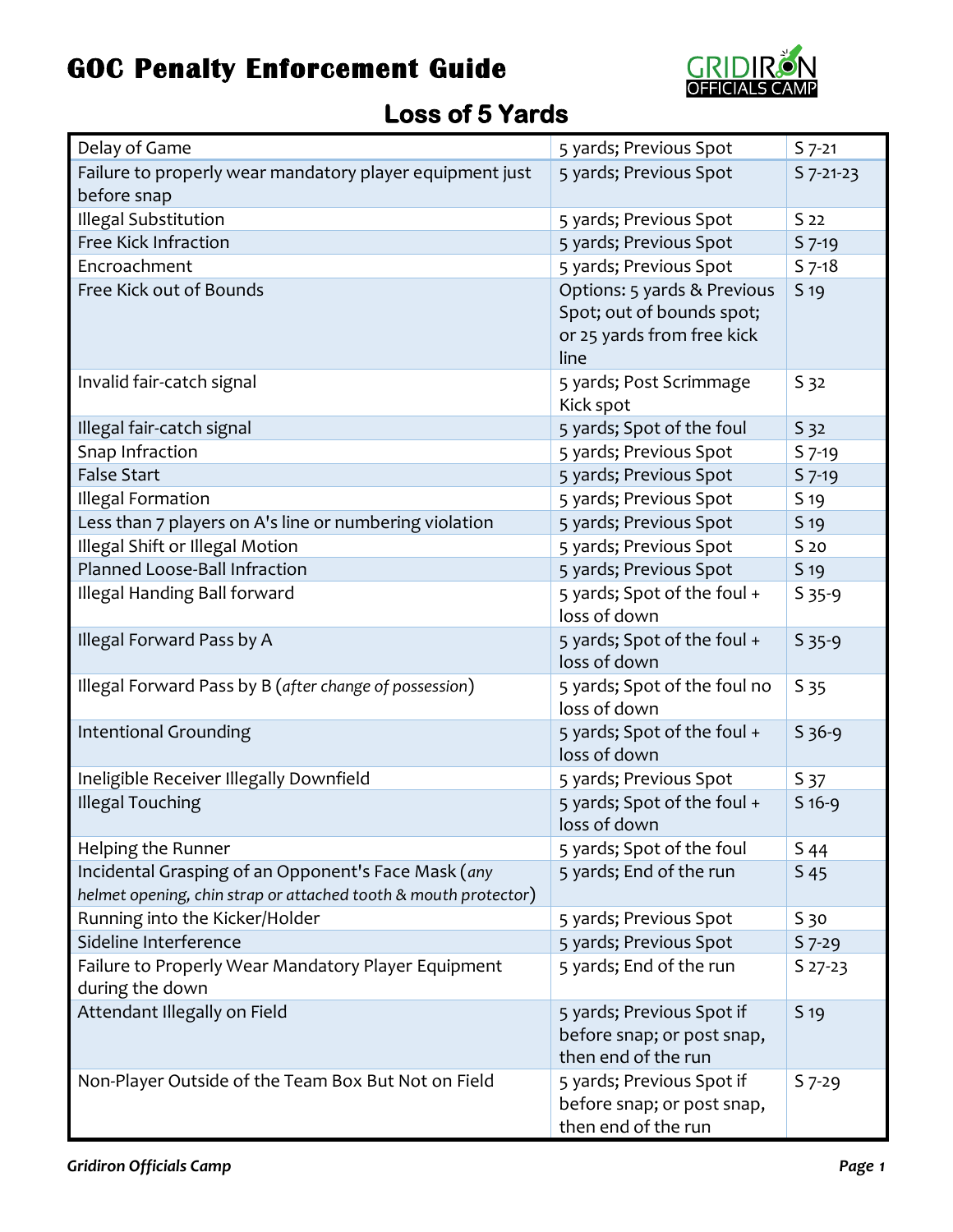

| Illegal Blocking Technique            | 10 yards; End of the run or<br>spot of the foul; most<br>severe penalty | $S$ 42 |
|---------------------------------------|-------------------------------------------------------------------------|--------|
| <b>Interlocked Blocking</b>           | 10 yards; End of the run or<br>spot of the foul; most<br>severe penalty | $S$ 44 |
| Holding                               | 10 yards; End of the run or<br>spot of the foul; most<br>severe penalty | $S$ 42 |
| <b>Runner Grasping a Teammate</b>     | 10 yards; End of the run or<br>spot of the foul; most<br>severe penalty | $S$ 42 |
| Illegal Use of Hands or Arms          | 10 yards; End of the run or<br>spot of the foul; most<br>severe penalty | $S$ 42 |
| <b>Illegal Block in the back</b>      | 10 yards; End of the run or<br>spot of the foul; most<br>severe penalty | 543    |
| Illegal Block on Free Kicks against K | 10 yards; Previous Spot                                                 | 543    |

#### **Loss of 10 Yards**

### **Loss of 15 Yards**

| Unsportsmanlike Conduct by Player or Non-Player        | 15 yards; Previous Spot if<br>before snap; or post snap,<br>then SS                                                                                                                                 | S 27            |
|--------------------------------------------------------|-----------------------------------------------------------------------------------------------------------------------------------------------------------------------------------------------------|-----------------|
| Contact against a Defenseless Player                   | 15 yards; End of the run or<br>spot of the foul; most<br>severe penalty                                                                                                                             | S <sub>24</sub> |
| Illegal Kicking or Batting Ball                        | 15 yards; End of the run or<br>spot of the foul; most<br>severe penalty                                                                                                                             | S <sub>31</sub> |
| Illegal Block after Valid or Invalid Fair Catch Signal | 15 yards from the PSK spot,<br>end of the run or spot of<br>the foul; most severe<br>penalty                                                                                                        | S 43            |
| Kick Catch Interference                                | R may accept results of the<br>play; or awarded fair catch<br>after enforcement of a 15<br>yard penalty from spot of<br>the foul; or a 15 yard<br>penalty from Previous Spot<br>and replay the down | S 33            |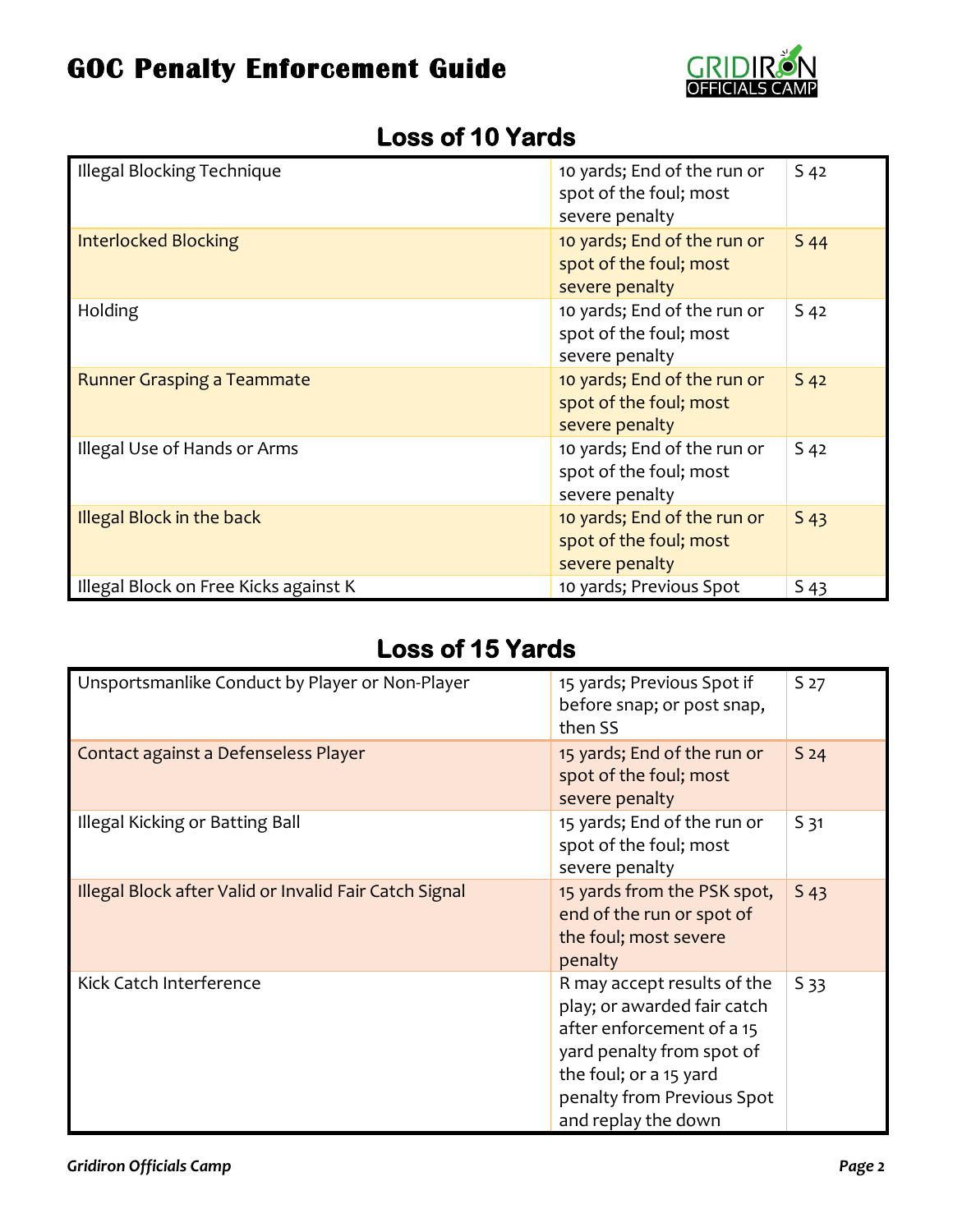

| Forward Pass Interference (Offensive or Defensive)         | 15 yards; Previous Spot; if | S 33; S 27      |
|------------------------------------------------------------|-----------------------------|-----------------|
|                                                            | intentional, + 15 yards     | (Intention      |
|                                                            | awarded                     | al)             |
| Illegal Block below Waist or on Free Kicker or Holder      | 15 yards; Previous Spot     | S 40            |
| Clipping                                                   | 15 yards; End of the run or | S 39            |
|                                                            | spot of the foul; most      |                 |
|                                                            | severe penalty              |                 |
| <b>Chop Block</b>                                          | 15 yards; Previous Spot     | 541             |
| <b>Tripping</b>                                            | 15 yards; End of the run    | $S$ 46          |
|                                                            | spot of the foul; most      |                 |
|                                                            | severe penalty              |                 |
| Illegal Personal Contact outside Restricted Area           | 15 yards; End of the run    | 538             |
| Charging into an Opponent Obviously Out of the Play        | 15 yards; End of the run or | 538             |
|                                                            | spot of the foul; most      |                 |
|                                                            | severe penalty              |                 |
| Grasping an Opponent's Face Mask (any helmet opening, chin | 15 yards; End of the run    | $S$ 38-45       |
| strap or attached tooth & mouth protector)                 |                             |                 |
| Butt Block Face Tackle or Spear (Illegal Helmet Contact)   | 15 yards; End of the run    | S <sub>24</sub> |
| <b>Horse Collar</b>                                        | 15 yards; End of the run    | $538-25$        |
| Initiate Contact with a Helmet-Less Opponent               | 15 yards; End of the run or | 538             |
|                                                            | spot of the foul; most      |                 |
|                                                            | severe penalty              |                 |
| <b>Blindside Block</b>                                     | 15 yards; End of the run or | S <sub>26</sub> |
|                                                            | spot of the foul; most      |                 |
|                                                            | severe penalty              |                 |
| Targeting an Opponent                                      | 15 yards; End of the run or | $538-24$        |
|                                                            | spot of the foul; most      |                 |
|                                                            | severe penalty              |                 |
| <b>Roughing the Passer</b>                                 | 15 yards; Previous Spot +   | S <sub>34</sub> |
|                                                            | automatic first down        |                 |
| Roughing Kicker or Holder                                  | 15 yards; Previous Spot +   | $S$ 38-30       |
|                                                            | automatic first down        |                 |
| <b>Roughing Snapper</b>                                    | 15 yards; Previous Spot +   | 538             |
|                                                            | automatic first down        |                 |
| <b>Slapping Blockers Head</b>                              | 15 yards; Previous Spot or  | S <sub>38</sub> |
|                                                            | End of the run              |                 |
| Illegal Personal Contact in Restricted Area                | 15 yards; End of the run    | $S_38-29$       |
| <b>Illegal Participation</b>                               | 15 yards; Basic Spot or     | S <sub>28</sub> |
|                                                            | Previous Spot               |                 |